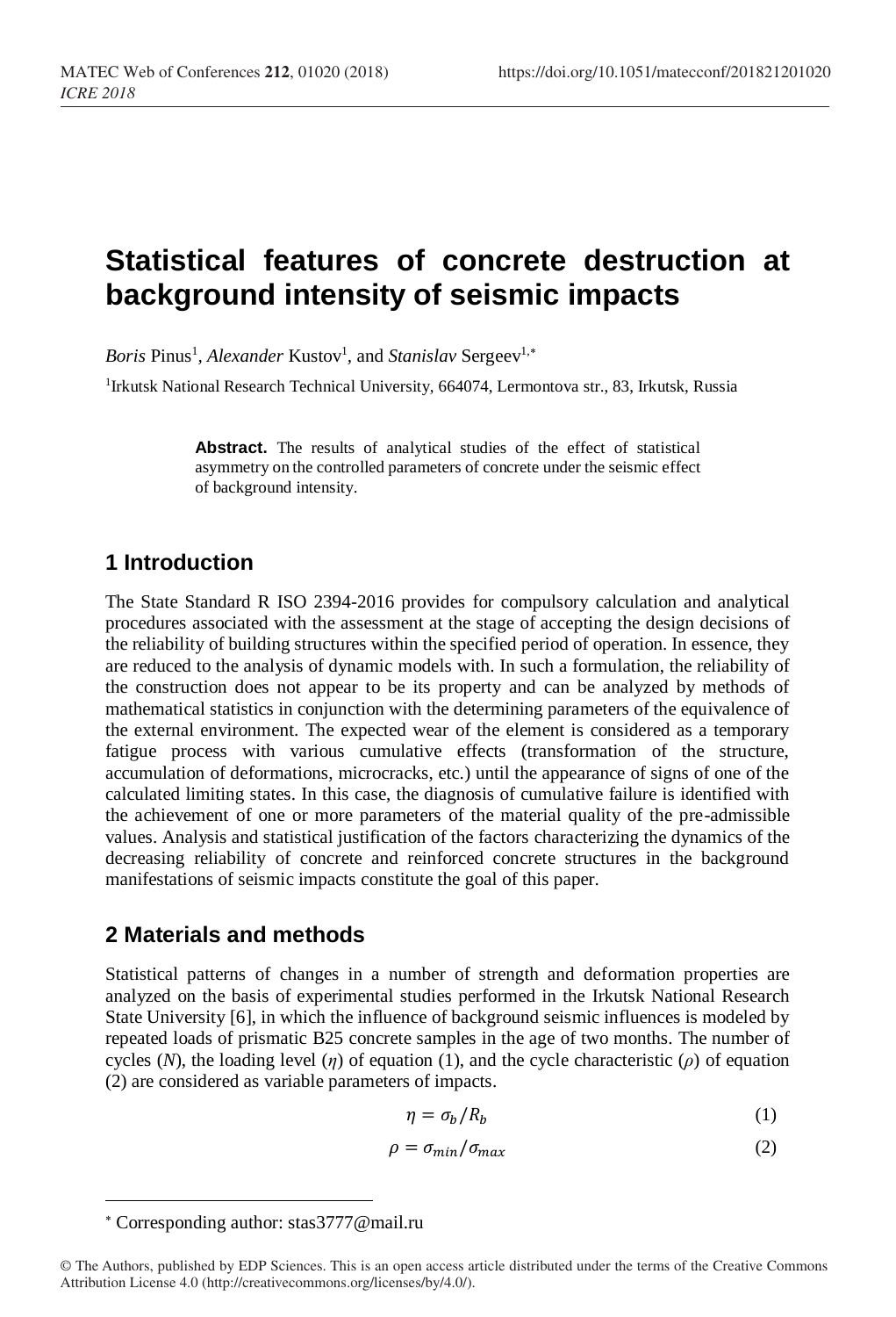Full results of static tests after completion of the adopted cycles of exposure are given in the above-mentioned paper [6]. Below we analyze their convergence with different types of theoretical models in order to choose an approximation variant that allows us to predict the characteristic (normative) values of the parameters of the properties with the smallest error. In this case, symmetric (Gauss) and asymmetric (positive and negative) distribution functions are considered, taking into account the physical regularities of fatigue failure of concrete characterized by extreme changes in the process of cyclic influences, allowing to minimize the error from the uncertainty of their recovery from the experimental samples of limited volume. Convergence of empirical and hypothetical distributions was estimated by Kolmogorov's criterion [4], equation (3).

$$
D_n = D_n(X) = \sup_{-\infty < x < \infty} |\hat{F}_n(x) - F(x)| \tag{3}
$$

The hypothesis is considered acceptable if it does not exceed the critical level for the established security (significance). With comparative values of the criterion for several types of distributions, the hypothesis with the minimum deviation estimated by the coefficient of correspondence  $(k_c)$  was taken as the approximating one (4).

$$
k_c = \frac{\lambda_p - D_n}{\lambda_p} \cdot 100\%
$$
\n<sup>(4)</sup>

The higher the value  $(k<sub>c</sub>)$  is, the greater the probability of validity of the hypothesis in question. If the value of  $(k_c)$  is negative, the hypothesis is rejected. Based on the objectives of this study and taking into account the physical patterns of fatigue failure of concrete [1, 2, 3, 5, 7], the parameters of strength  $(\sigma_{max})$  of cracking  $(R_{cr}^{\nu})$ , maxima  $(\varepsilon_u)$  and limiting  $(\varepsilon_{ult})$ of deformations were considered as controlled parameters of their quality (Fig. 1). Their choice is due to high sensitivity to the low-cycle impacts under consideration, the use in functional normative functional models of the performance of reinforced concrete structures, the possibility of system control, standardization.



**Fig. 1.** Diagram of concrete deformation, conventional notation of strength and deformation parameters of concrete.

#### **3 Results and discussion**

The generalized results of the probabilistic statistical analysis are given in Table 1. They show a clear regularity in the transformation of the distribution of practically all parameters being controlled (with the exception of limiting deformations) in the direction of asymmetric approximations. The maximum value of the asymmetry coefficients is in the range of -0.94 - 1.42. The Kolmogorov's coefficient of compliance for asymmetric samples is 70 percent or more in most cases and indicates an acceptable level of convergence of the hypotheses under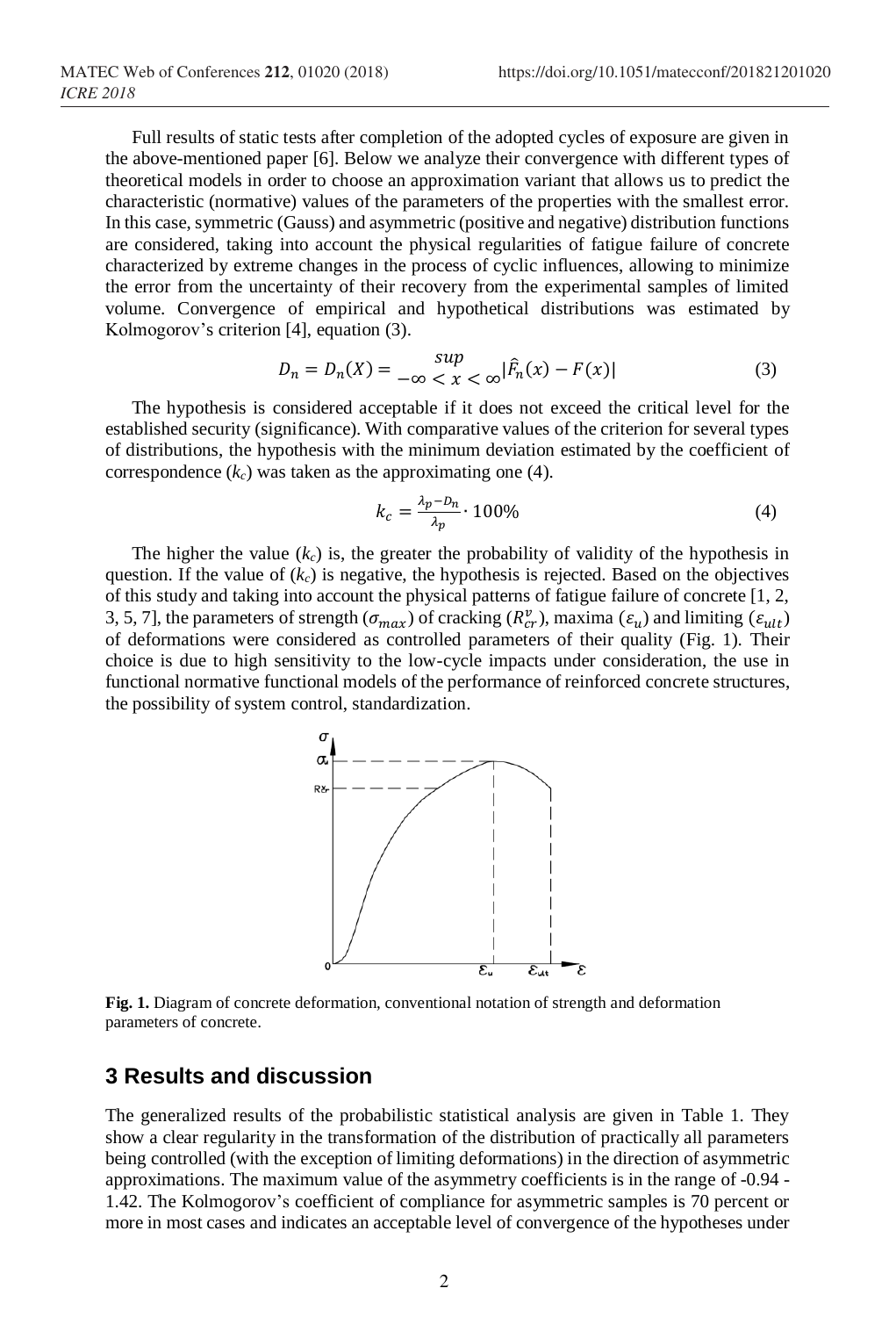consideration, as well as the reliable data of probabilistic forecasts based on them. Moreover, the latter refers to the estimation of quantiles of the established level of security with a priori conservation of the median (average) value of the experimental sample. Tables 2 and 3 show the probabilistic values of the controlled parameters of the 95% confidence limits under the assumption of a normal and asymmetric approximation of the distribution. Significant differences, especially in assessments of the strength and the boundary of microfractures, allow us to assert that it is necessary to take into account the transformation of the nature of distributions in the process of background seismic influences. Moreover, the nonidentity of the kinetics of changes in the strength and deformation parameters confirms gradual changes in the structure in the direction of development of pseudoplastic deformations (microfractures). This is confirmed by an increase in specific deformations on the descending section of the deformation diagram of the concrete. As to the degree of influence of individual parameters of cyclic background influences, the experimental base used does not allow to give an accurate quantitative estimate. The previously established [6] positive effect of limited (*η*) and moderate ( $\rho \geq 0.3$ ) cycles on the formation of more ordered structures with increased resistance parameters is confirmed. This predetermines the extreme nature of the kinetics of their changes in the temporal aspect.

| Parameters                            | Controlled                                          | Dimension       | The preferred                                          | $k_c, %$     |                          |
|---------------------------------------|-----------------------------------------------------|-----------------|--------------------------------------------------------|--------------|--------------------------|
| of cyclic                             | property                                            |                 | approximating                                          | Normal       | Asymmetric               |
| influences<br>indicators              |                                                     | indicators      | distribution                                           | distribution | distribution             |
| 1.                                    | 2.                                                  | 3.              | 4.                                                     | 5.           | 6.                       |
| N                                     | $R_b$                                               | MPa             | Reflected<br>logoormal                                 | 57,9         | 60,3                     |
| $= 100, \rho$                         | $R_{cr}^v/R_b$                                      | $- \parallel -$ |                                                        | 80,7         | 81,5                     |
| $= 0, \eta$<br>$= 0,6$                | $\varepsilon_u$                                     | $\%$            | Logonormal                                             |              | 73,5                     |
|                                       | $\varepsilon_{ult}$                                 | $\%$            | Gamma                                                  | 36,2         | 42,2                     |
|                                       | $R_b$                                               | MPa             | Reflected<br>logoormal                                 | 33,9         | 44,1                     |
| N                                     | $R_{cr}^v/R_b$<br>Reflected Gamma<br>$\overline{a}$ |                 | 56,1                                                   | 67,7         |                          |
| $= 100, \rho$                         | $\varepsilon_{u}$                                   | $\% 0$          | Normal                                                 | 80,0         |                          |
| $= 0, \eta$<br>$= 0.8$                | $\varepsilon_{ult}$                                 | $\%$            | The sum of the<br>reflected<br>lognormal and<br>normal | 81,4         | 88,1                     |
| N                                     | $R_b$                                               | MPa             | Logonormal                                             | 65,9         | 68,7                     |
| $= 100, \rho$                         | $R_{cr}^v/R_b$                                      |                 | Reflected Gamma                                        | 70,1         | 71,1                     |
| $= 0, 3, \eta$                        | $\varepsilon_u$                                     | $\frac{0}{00}$  | Normal                                                 | 74,2         | $\overline{\phantom{a}}$ |
| $= 0.8$                               | $\varepsilon_{ult}$                                 | $\%$ o          | Gamma                                                  | 83,2         | 83,9                     |
| $N=50,\rho$<br>$= 0, \eta$<br>$= 0.8$ | $R_b$                                               | MPa             | Logonormal                                             | 65,8         | 69,3                     |
|                                       | $R_{cr}^v/R_b$                                      | $\overline{a}$  | $- \parallel -$                                        |              | 68,9                     |
|                                       | $\varepsilon_u$                                     | $\%$            |                                                        | 60,3         | 71,8                     |
|                                       | $\varepsilon_{ult}$                                 | $\%$            | $- \parallel -$                                        | 56,3         | 69,3                     |

**Table 1.** Comparative data of convergence of normal and asymmetric distributions.

| <b>Table 2.</b> The influence of the number of cycles on the parameters of the security monitored |
|---------------------------------------------------------------------------------------------------|
| parameters (95%).                                                                                 |

| Parameters                | Dim        | The initial state           |                                      | After the expiration of N cycles, c, $\rho = 0$ , $\eta = 0.8$ |                   |                    |                   |
|---------------------------|------------|-----------------------------|--------------------------------------|----------------------------------------------------------------|-------------------|--------------------|-------------------|
|                           |            |                             | When                                 |                                                                |                   | 100                |                   |
| of concrete<br>properties | ensi<br>on | Under<br>normal<br>distrib. | conside<br>ring the<br>asymm<br>etry | Normal<br>distrib.                                             | Asym.<br>distrib. | Normal<br>distrib. | Asym.<br>distrib. |